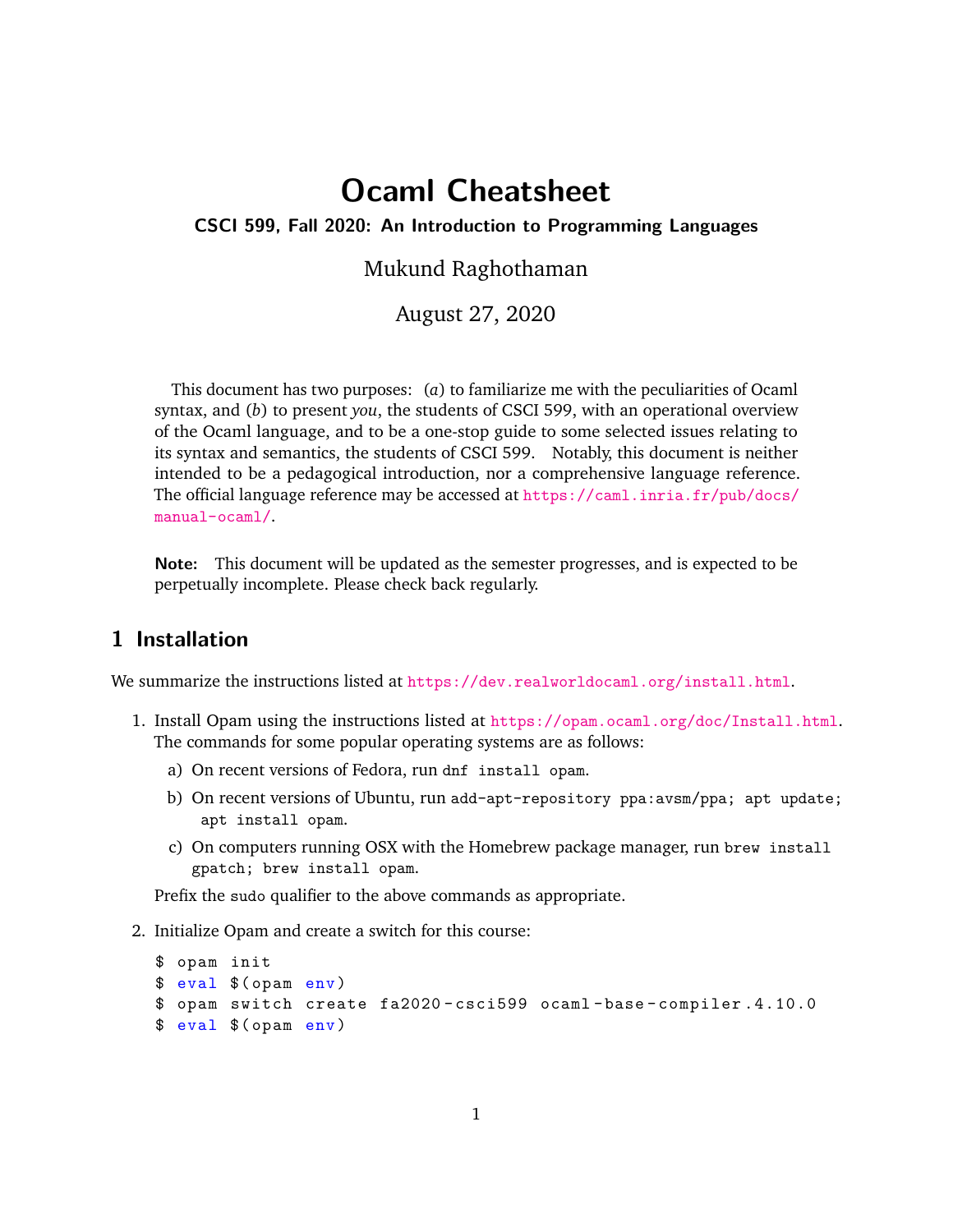Confirm that the switch has been correctly initialized by running opam switch. Opam is a package manager for Ocaml packages.

3. Install the appropriate packages within the switch:

\$ opam install base core utop

Place the following toplevel directives in your .ocamlinit file:

```
#use "topfind";;
#thread;; (* Threads need to be enabled for Core to work *)
# require " core . top";;
```
We will dissect some of these commands in Section [2.](#page-2-0)

- 4. You may optionally install Ocaml language support on your editor. If you are using Visual Studio Code, this consists of the following two steps:
	- a) Install the Ocaml Language Server Protocol (LSP):

```
$ opam pin add ocaml-lsp-server \
                 https :// github . com / ocaml / ocaml - lsp . git
$ opam install ocaml-lsp-server
```
The Language Server Protocol is a recent standard developed by IDE vendors to provide language-specific features within the IDE which can be best implemented by support from the compiler, debugger, static analyzer, or other parts of the framework.

b) Install the IDE extension to provide language support. Either run

```
$ code -- install - extension ocamllabs . ocaml - platform
```
from the command line, or navigate to File  $\triangleright$  Preferences  $\triangleright$  Extensions, and install the extension named "Ocaml Platform". You can find a more detailed description of this extension at <https://marketplace.visualstudio.com/items?itemName=ocamllabs.ocaml-platform>.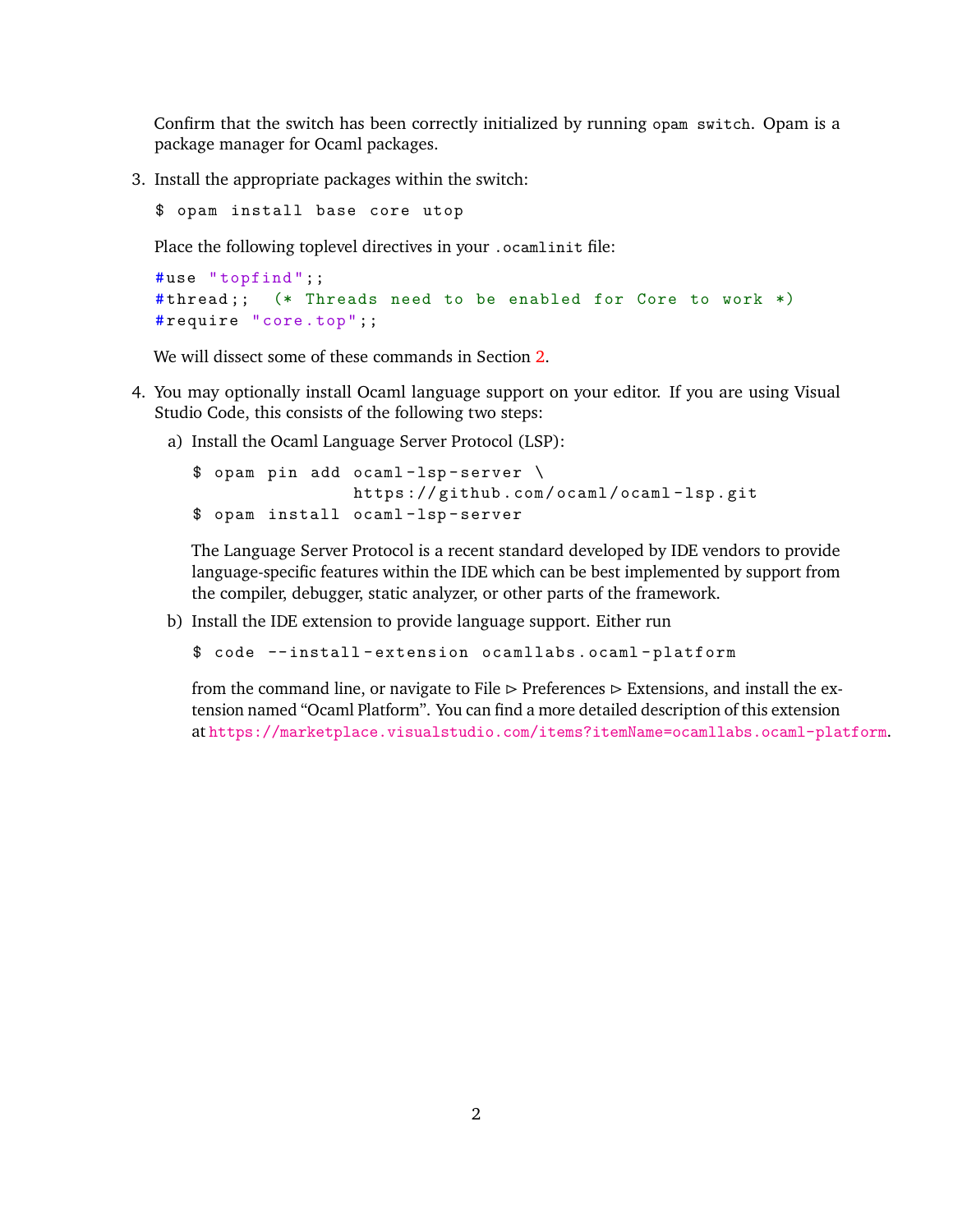### <span id="page-2-0"></span>**2 Interactive Development Using the REPL and Utop**

- 1. On Semicolons: ; and ;;. See <https://baturin.org/docs/ocaml-faq/>.
	- a) The expression e1 ; e2 is equivalent to  $let$  = e1 in e2.
	- b) The double-semicolon, stmt;; is an end-of-input marker for the top-level interpreter. Instead write either  $let \_ = start$ , or  $let() = start$  to require that stmt has unit type.
- 2. The .ocamlinit File
- 3. Directives: #use, #require
- 4. open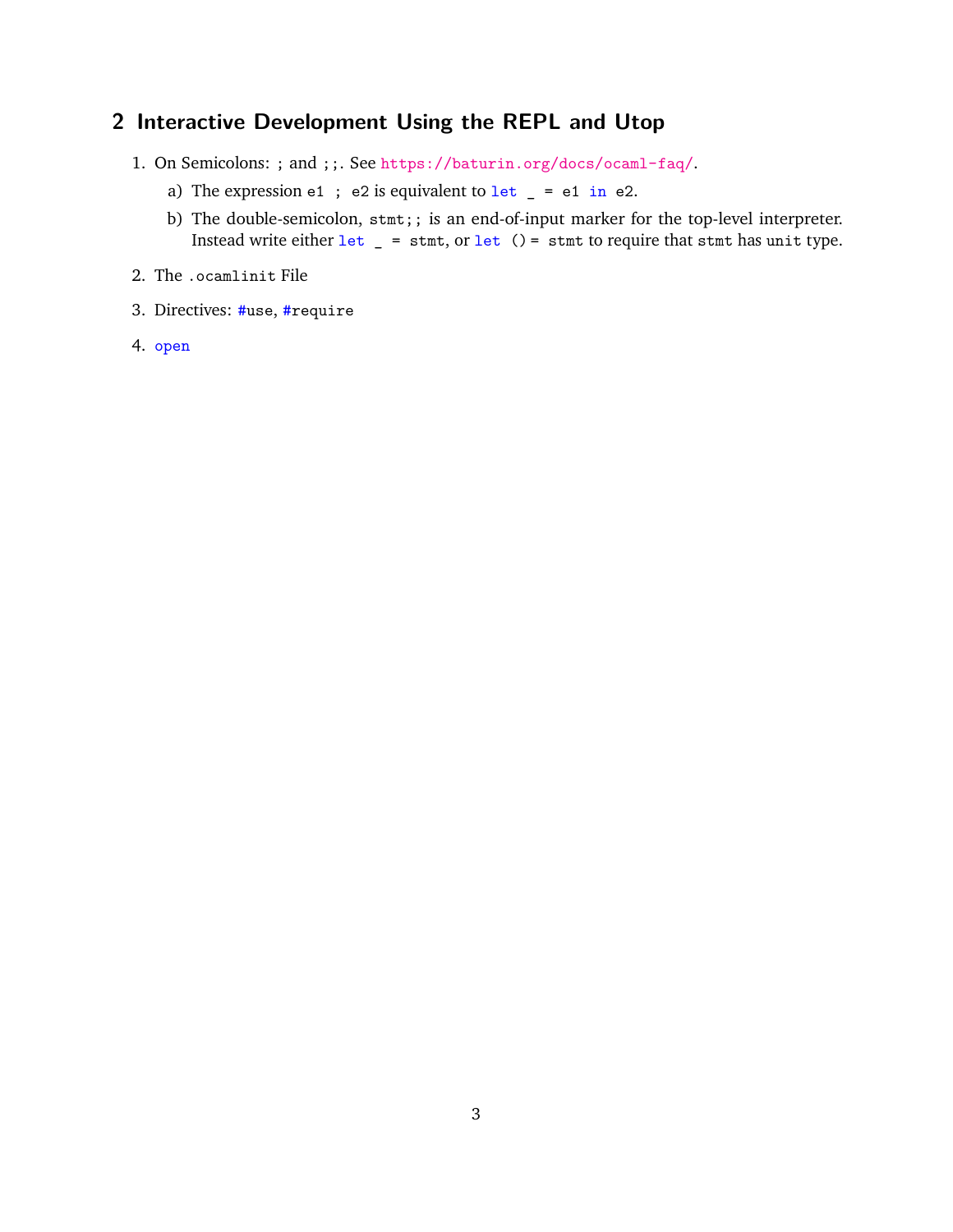### **3 The Bytecode Compiler, Native Code Compiler, and Build System**

Two versions of the Ocaml compiler exist, which are guaranteed to be semantically equivalent: (*a*) the bytecode compiler, ocamlc, and (*b*) the native code compiler, ocamlopt. Both compilers produce an executable a.out file from a file containing Ocaml source code. However, the executable produced by ocamlopt is an optimized native code binary (in ELF format, if running on Linux):

```
$ ocamlopt test . ml
$ ldd a . out
         linux - vdso . so .1 (0 x00007ffd95af0000 )
         \lim_{x \to 0} .so .6 => /lib/x86_64-linux-gnu/libm.so.6 (0
            x00007f8d76219000 )
         libd1.so.2 => /lib/x86_64-linux-gnu/libd1.so.2 (0
            x00007f8d76213000 )
         libc.so.6 => /lib/x86_64-linux-gnu/libc.so.6 (0
            x00007f8d76022000 )
         / lib64 / ld - linux - x86 -64. so .2 (0 x00007f8d763ea000 )
$ ocamlc test . ml
$ ldd a . out
         not a dynamic executable
```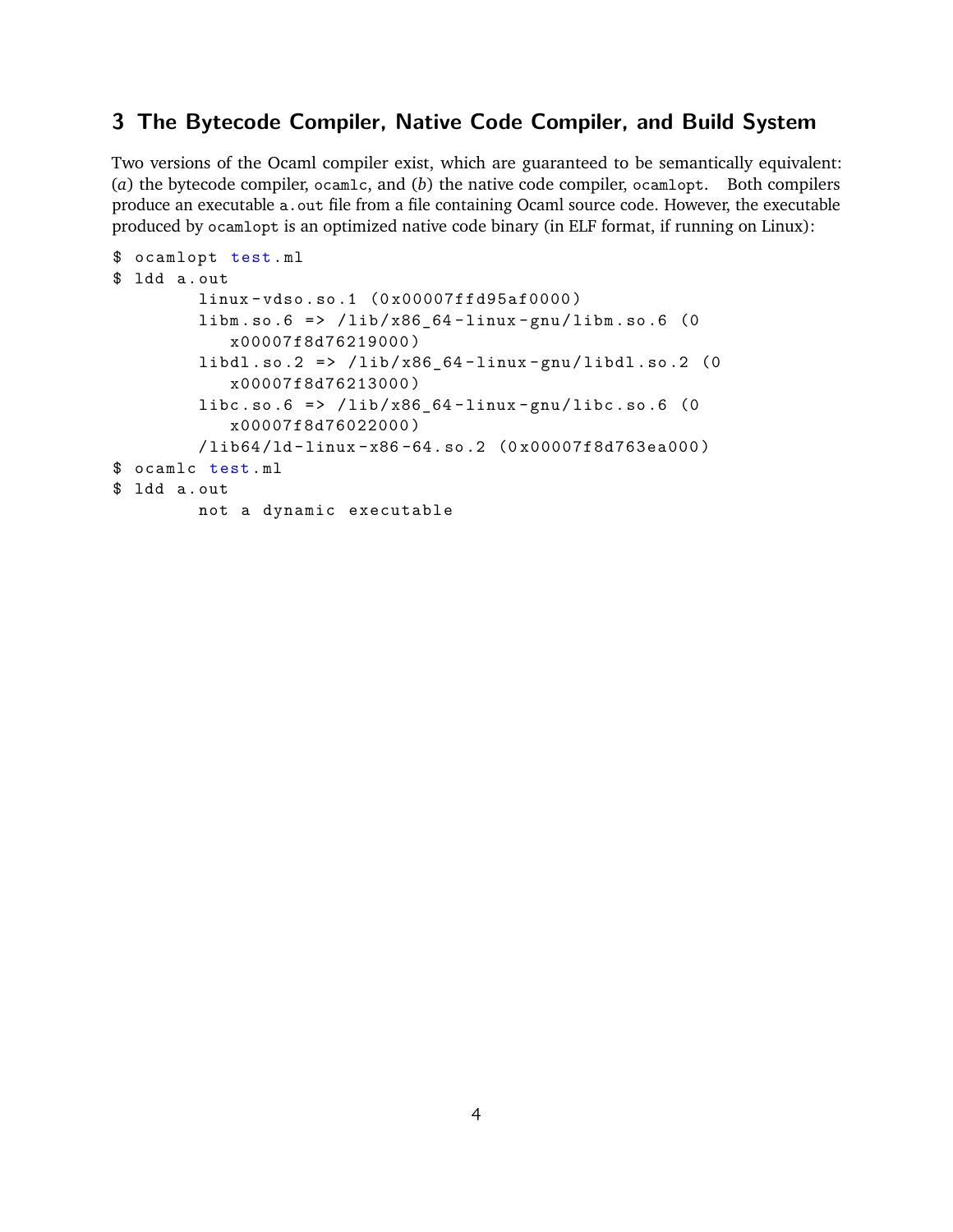#### **4 Basic Data Types and Built-In Operations**

See <https://caml.inria.fr/pub/docs/manual-ocaml/expr.html#ss%3Aexpr-operators> for the list of infix operations initially defined in the system, and [https://caml.inria.fr/pub/docs/fpcl/](https://caml.inria.fr/pub/docs/fpcl/fpcl-04.pdf) [fpcl-04.pdf](https://caml.inria.fr/pub/docs/fpcl/fpcl-04.pdf) for additional background. There are six basic data types:

- 1. The type of machine integers, int, as in 0, 1, -4, etc. Represented in 2-s complement form and supports the following operations.
	- a) Infix arithmetic operations: addition, subtraction, multiplication, division, and integer modulus. Respectively,  $(+)$ ,  $(-)$ ,  $(*)$ ,  $(')$ ,  $(mod)$ : int  $\rightarrow$  int  $\rightarrow$  int.
	- b) Infix bitwise operations,  $(land)$ ,  $(lor)$ ,  $(lxor)$ ,  $(lsl)$ ,  $(lsr)$ ,  $(asr)$ : int -> int -> int. Prefix bitwise negation (i.e., 1-s complement), lnot : int -> int.
	- c) The representational limits, max\_int, min\_int : int

For example,

```
# 2 + 4;;
- : int = 6# 8 mod 3;;
- : int = 2
# 3 land 5;;
- : int = 1# max_int ;;
-: int = 4611686018427387903
# min_int;;
- : int = -4611686018427387904# lnot max_int = min_int;;
- : bool = true
```
- 2. The type of floating point numbers, float, as in 2.3, -5.8, and (2.). Represented in accordance with the IEEE-754 standard. As with integers, they support the following operations.
	- a) Arithmetic:  $(+,), (-,), (*,), (/.),$   $(**)$  : float  $\rightarrow$  float  $\rightarrow$  float. The expression *x* \*\* *y* performs floating point exponentiation, *x y* .
	- b) Conversion to and from machine integers. Respectively, int\_of\_float : float -> int and float\_of\_int : int -> float.

For example,

```
\sharp 2.3 +. 4.8;;
- : float = 7.1# -2.3;;
- : float = -2.3# -.2.3;;
- : float = -2.3# 2. ** 3.2;
```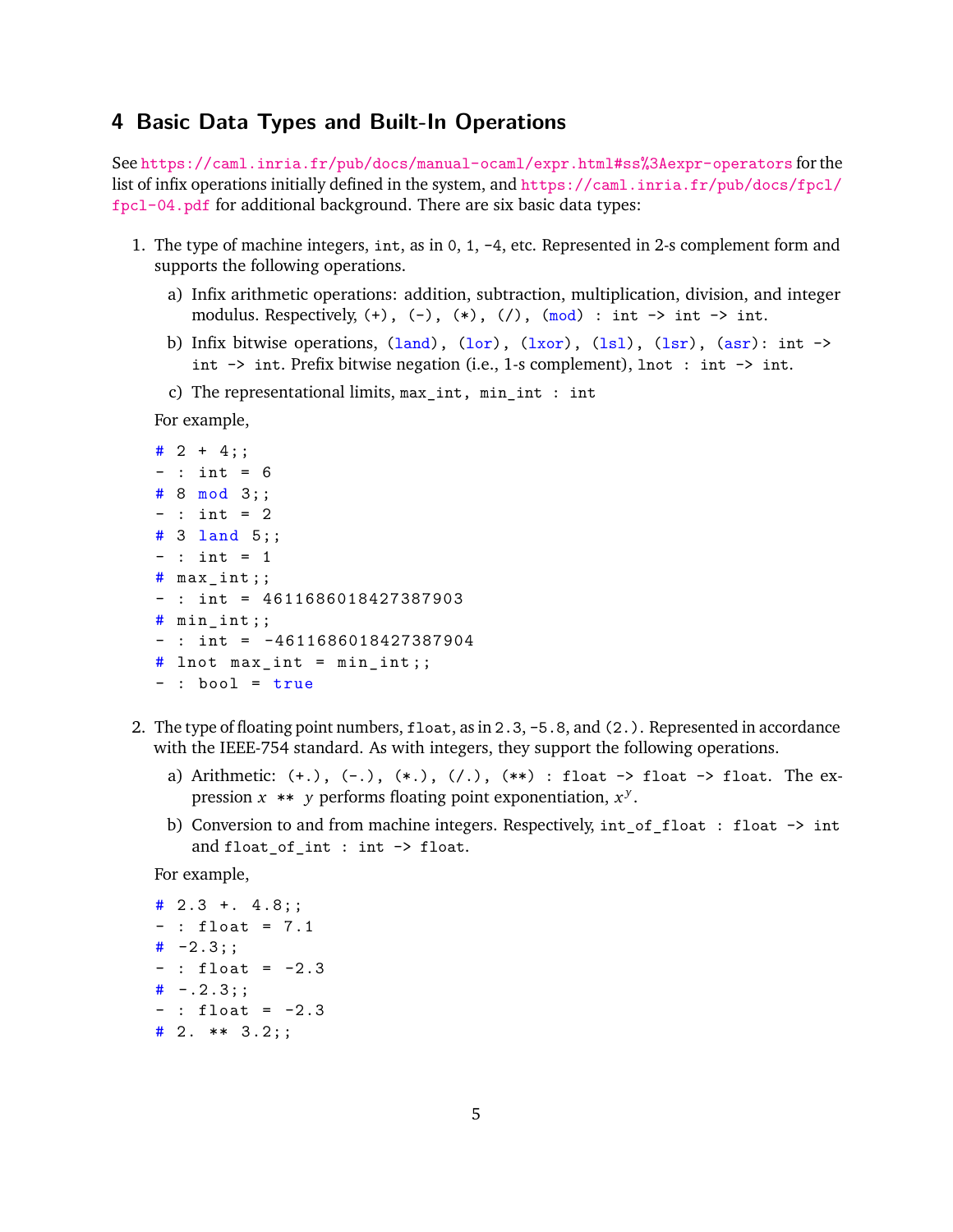```
- : float = 9.18958683997628
# max_float ;;
- : float = 1.7976931348623157e+308
# min_float ;;
- : float = 2.2250738585072014e-308
# float_of_int 2;;
- : float = 2.
# int_of_float 3.2;;
- : int = 3
# int_of_f loat (-3.2);;
- : int = -3
```
3. The Boolean type, bool, of values true and false.

- a) Boolean conjunctions and disjunctions,  $(kk)$ ,  $(|)$ : bool -> bool -> bool. The responses to a StackOverflow question (<https://stackoverflow.com/q/23833221>) indicate that short-circuiting evaluation is followed. Two variants,  $(k)$ ,  $(or)$ : bool -> bool -> bool, have been marked as deprecated.
- b) Negation, not : bool -> bool.
- c) Structural equality and inequality,  $(=)$ ,  $(\le)$ : 'a -> 'a -> bool. These are often the equality operators what you want.
- d) Physical equality and inequality,  $(==)$ ,  $(!=): 'a -> 'a -> bool.$
- e) Ordinal comparisons,  $(\langle \rangle, \langle \langle = \rangle, \langle \rangle)$ ,  $(\rangle =)$ : 'a -> 'a -> bool. Note the polymorphic comparison operators.

Unsurprisingly,

```
# 2 = 3;- : bool = false
# 2 = 2;- : bool = true# 2. < 2.3;- : bool = true# "abc " < " abcd ";;
- : bool = true# "abd" > "ac";;
- : bool = false
# true && false;;
- : bool = false
# not true;;
- : bool = false
```
Conditional expressions are constructed in the usual way:

```
# let x = "abcd" in
 let y = "abd" in
```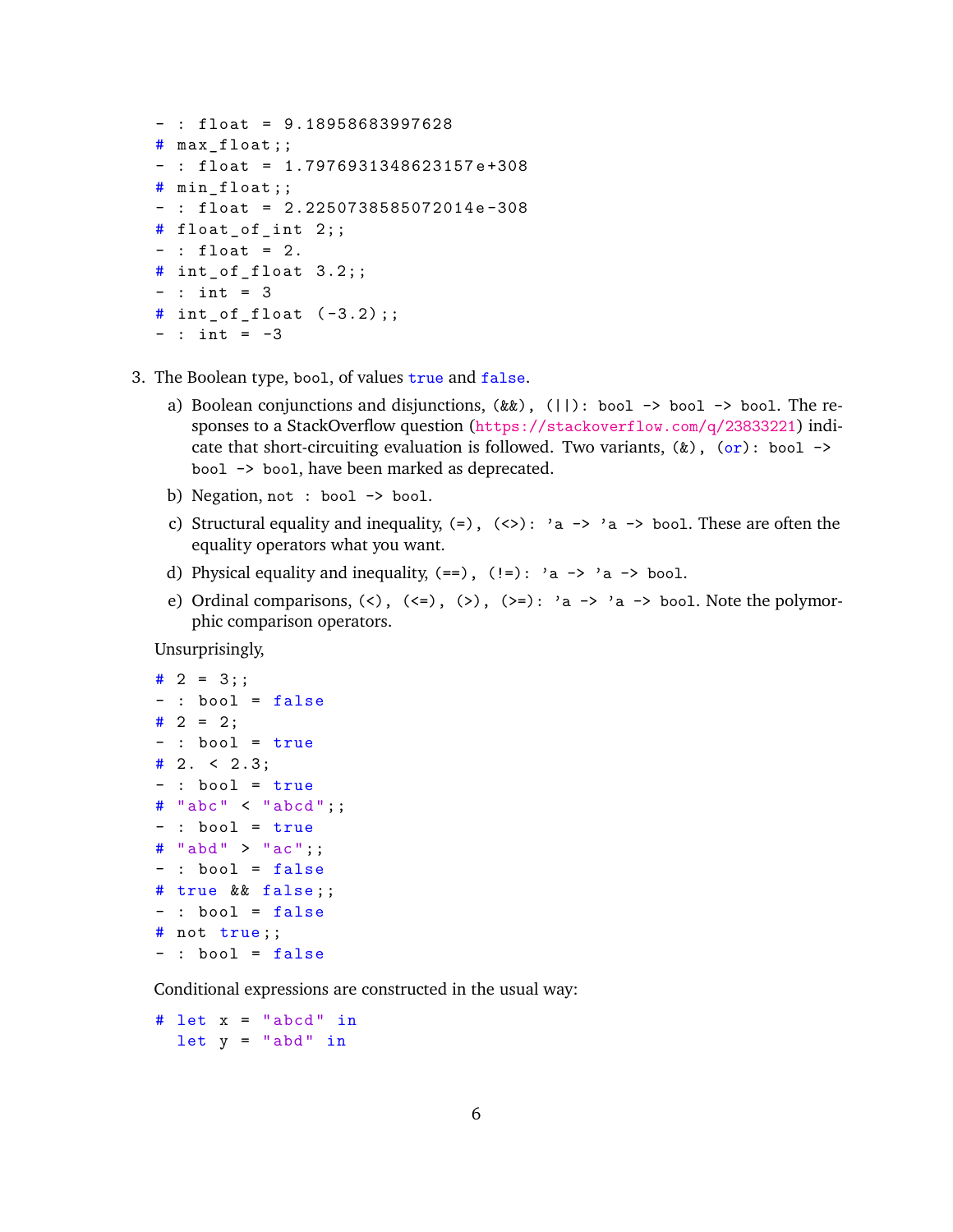String . length (if  $x < y$  then  $x$  else  $y$ );;  $-$  : int = 4

- 4. The type of 8-bit characters, char, consisting of values such as 'a', 'E', '\n'. The char\_of\_int : int -> char and int\_of\_char : char -> int convert between the two using the ASCII mapping.<sup>[1](#page-6-0)</sup>
- 5. The type of strings of 8-characters, string. String constants are enclosed within doublequotation marks, as in "Hello, World!". The following functions are defined:
	- a) Indexing the individual characters of a string, like  $s$ . [i], which returns the i-th character of the string s.
	- b) The infix operator for string concatenation,  $(2)$  : string  $-$ > string  $-$ > string.
	- c) The function String.length : string -> int which returns the length of a string.
- 6. The type unit of the single value ().
	- # () ;;  $-$  : unit =  $()$

The following derived data types are also very useful:

- 1. The type of lists of elements with a common type 'a: 'a list =  $[] \mid : :$  of 'a \* 'a list . They may be compactly represented using the list notation, as in [ 1; 5; 8; 9 ]. The following pre-defined functions are relevant:
	- a) The functions returning the head and tail of a list:

i. List.hd : 'a list -> 'a, and

ii. List.tl : 'a list -> 'a list.

Both functions throw an exception when applied to the empty list.

- b) The function returning the length of a list, List.length : 'a list  $\rightarrow$  int.
- c) The infix operator to concatenate two lists,  $(\mathbb{Q})$  : 'a list  $\rightarrow$ ' a list  $\rightarrow$ ' a list.
- d) List.map :  $('a \rightarrow 'b) \rightarrow 'a$  list  $\rightarrow 'b$  list.
- e) List.fold left :  $('a \rightarrow 'b \rightarrow 'a) \rightarrow 'a \rightarrow 'b$  list  $\rightarrow 'a$ .
- f) List.fold\_right : ('a -> 'b -> 'b)-> 'a list -> 'b -> 'b.
- g) List.filter :  $('a \rightarrow bool) \rightarrow 'a$  list  $\rightarrow 'a$  list.
- h) List.find : ('a -> bool)-> 'a list -> 'a.
- i) List.exists :  $('a \rightarrow bool) \rightarrow 'a$  list  $\rightarrow bool$ .
- j) List.for\_all :  $('a \rightarrow bool) \rightarrow 'a$  list  $\rightarrow bool$ .
- 2. The type of n-way products, 'a1  $*$  'a2  $* \cdots *$  'an. These can be constructed as (e1, e2, ..., en). The unit type can be regarded as a degenerate 0-way product.

<span id="page-6-0"></span><sup>&</sup>lt;sup>1</sup>Citation needed.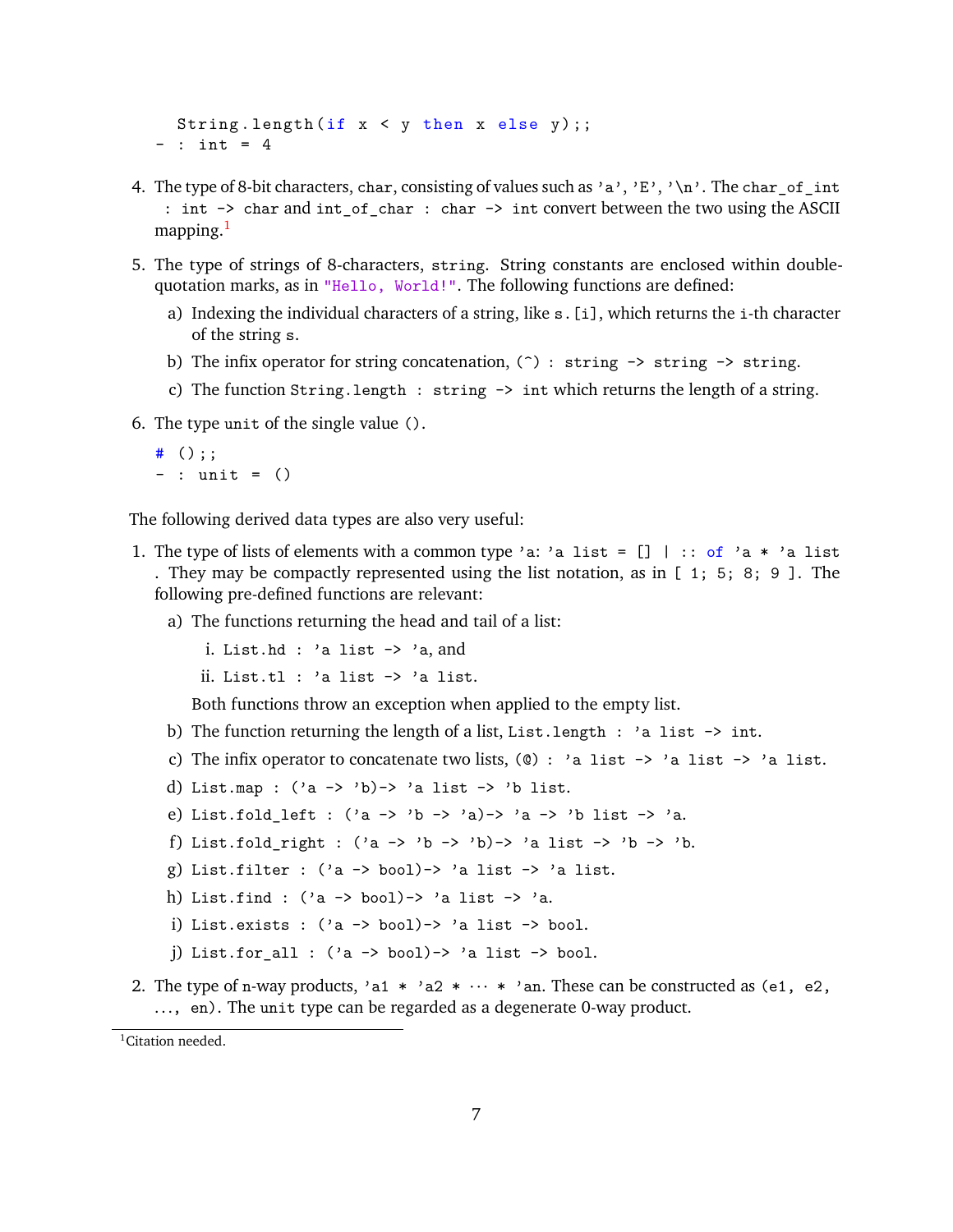a) The functions returning the first and second elements of a pair,  $fst : 'a * 'b -> 'a$ and snd :  $a * b \rightarrow b$ , respectively.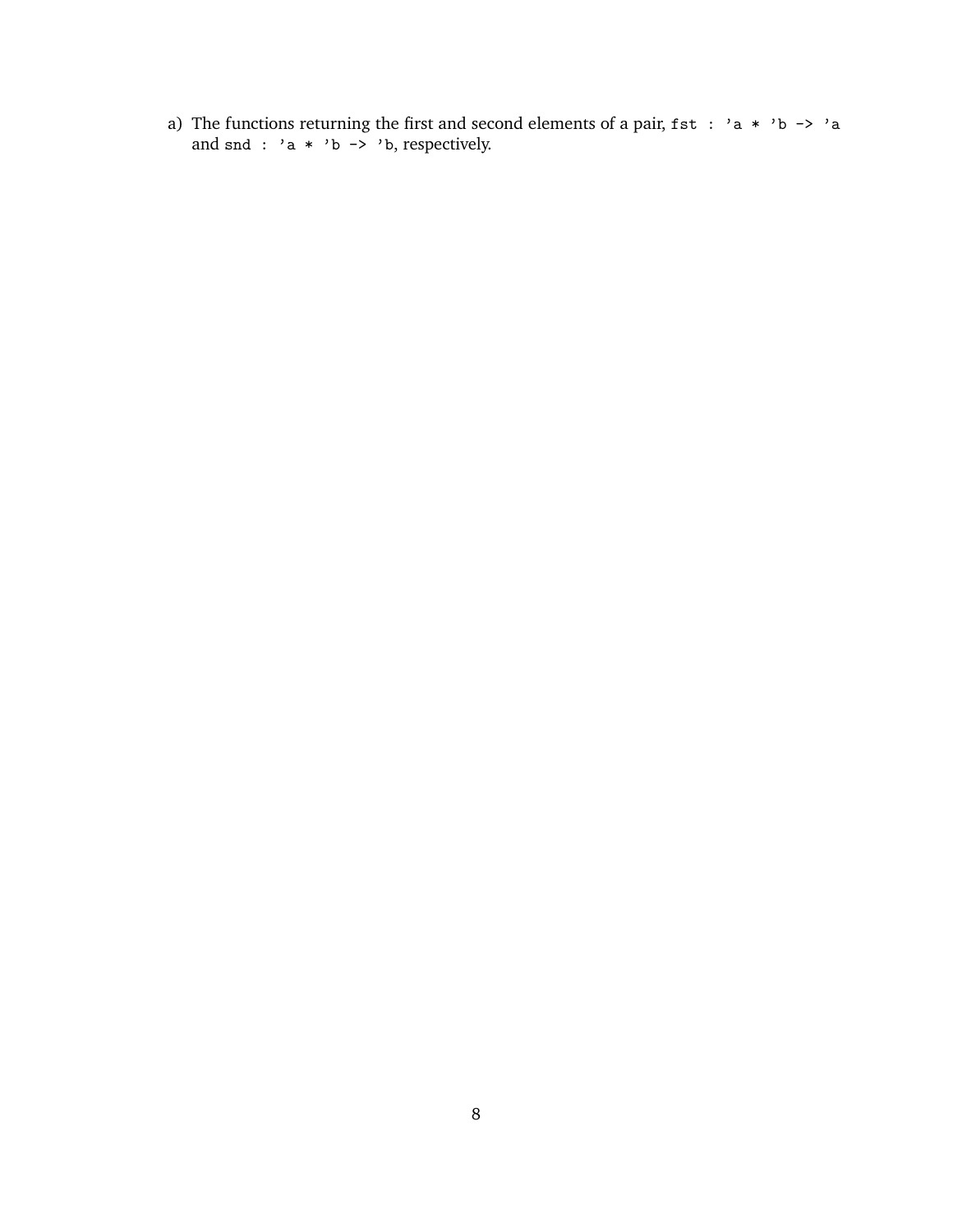### **5 Syntactic Trivia**

- 1. Comments:
	- a) (\* This is a comment. \*)
	- b) (\* Comments can be nested. (\*Like this. \*)\*)
- 2. Two forms of let bindings exist:
	- a) Let declarations:
		- # let  $v = e$ ;;  $#$  ...

Here, the variable v is bound to the result of evaluating e in the rest of the program. It works in both the REPL and in freestanding files. Redeclarations result in shadowing, without warning.

b) Let expressions:

# let  $v = e1$  in  $e2$ ;;

Here, the variable v is bound to the result of evaluating e1 while evaluating e2. Notably, v is not bound while evaluating the first sub-expression e1. Once again, nested redeclarations of v result in shadowing, without warnings.

For example,

```
# let v = 3;;
val v : int = 3# let v = v + v;;
val v : int = 6# v ;;
- : int = 6
# let v = 3 in (let v = v + v in v + 2) + v
- : int = 11
```
- 3. Functions can be:
	- a) Non-recursive, as in let f  $x = e$ . The previous value of f, if any, is used while evaluating e. For example,

```
# let f(x) = x + 3;;
val f : int \rightarrow int = \langle fun \rangle# let f x = (f x) + 3;;
val f : int \rightarrow int = \langle fun \rangle# f 3;;
- : int = 9
```
b) Recursive, as in let rec f  $x = e$ . References to the variable f within e result in recursive calls.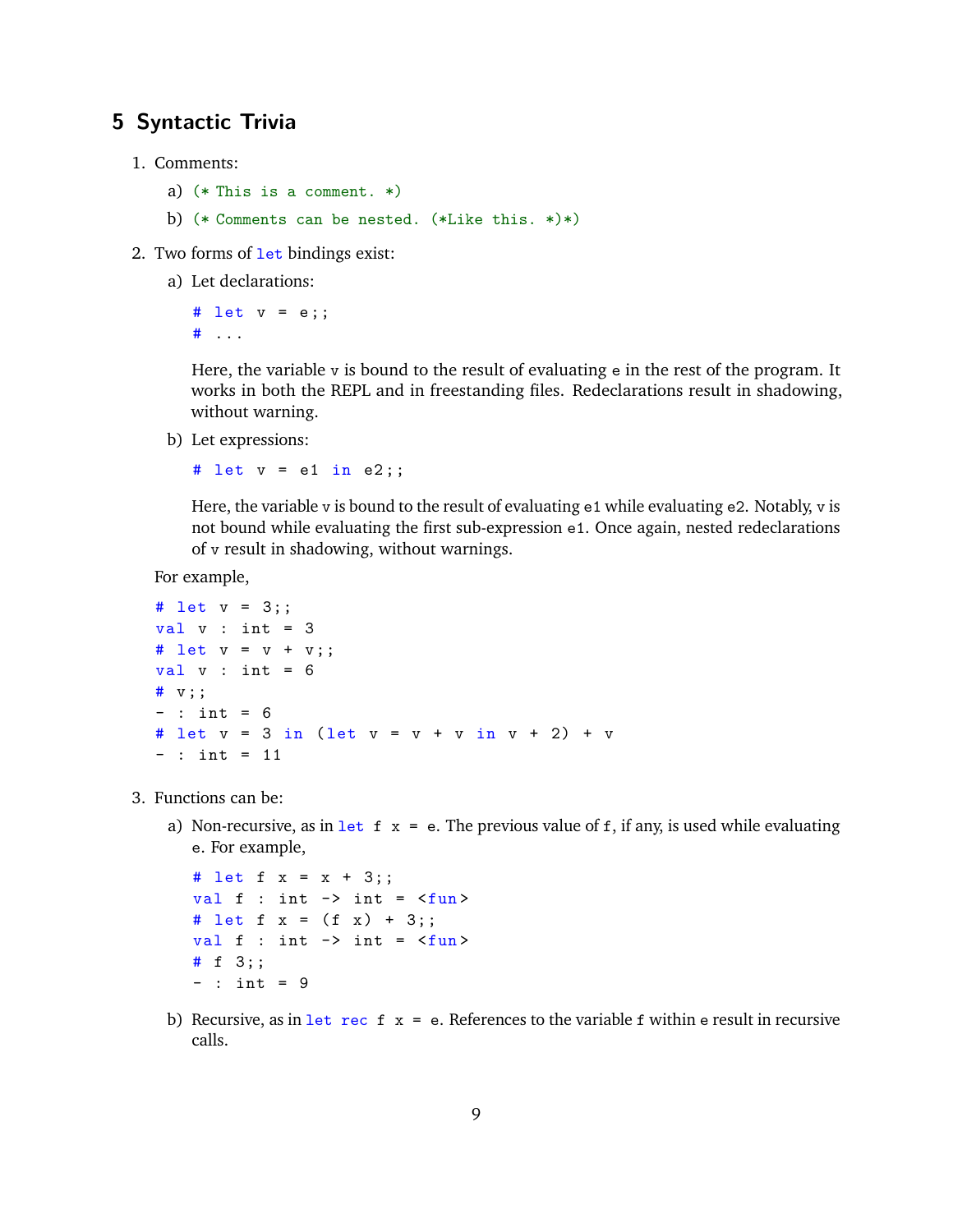c) Mutually recursive, as in:

```
# let rec even x = match x with 0 \rightarrow true | - -> odd (x - 1)and
            odd x = match x with 0 \rightarrow false | _ -> even (x -1) : :
val even : int \rightarrow bool = \langlefun>
val odd : int \rightarrow bool = \langlefun>
# even 0;;
- : bool = true# even 5;;
- : bool = false
# odd 5;;
- : bool = true
```
d) Or of the anonymous non-recursive kind:

# let  $f = fun x \rightarrow x \circ [4; 5];$ val f : int list  $\rightarrow$  int list =  $\langle$ fun>

4. Custom data types, as in:

```
type 'a tree = Leaf | Node of 'a * 'a tree * 'a tree;
```
Note that type names begin with a lower-case letter, while constructors begin with an upper-case letter. Constructors are not functions. See Xavier Leroy's [justification.](http://caml.inria.fr/pub/ml-archives/caml-list/2001/08/47db53a4b42529708647c9e81183598b.fr.html)

5. One can match against syntactic patterns, similar to the following piece of code:

```
# let l = [ 1; 2; 3];val l : int list = [1; 2; 3]
# match l with
 | [] -> 0
  | a :: b :: [] -> 5
  | a :: b :: _ -> 7
 | \rightarrow 2;;
- : int = 7
```
Partial matches are fine, as in the following, but the compiler will complain:

```
# let f x = match x with true -> false;;
Line 1, characters 10-36:
Warning 8: this pattern-matching is not exhaustive.
Here is an example of a case that is not matched:
false
val f : bool \rightarrow bool = \langle fun \rangle# f true ;;
- : bool = false
```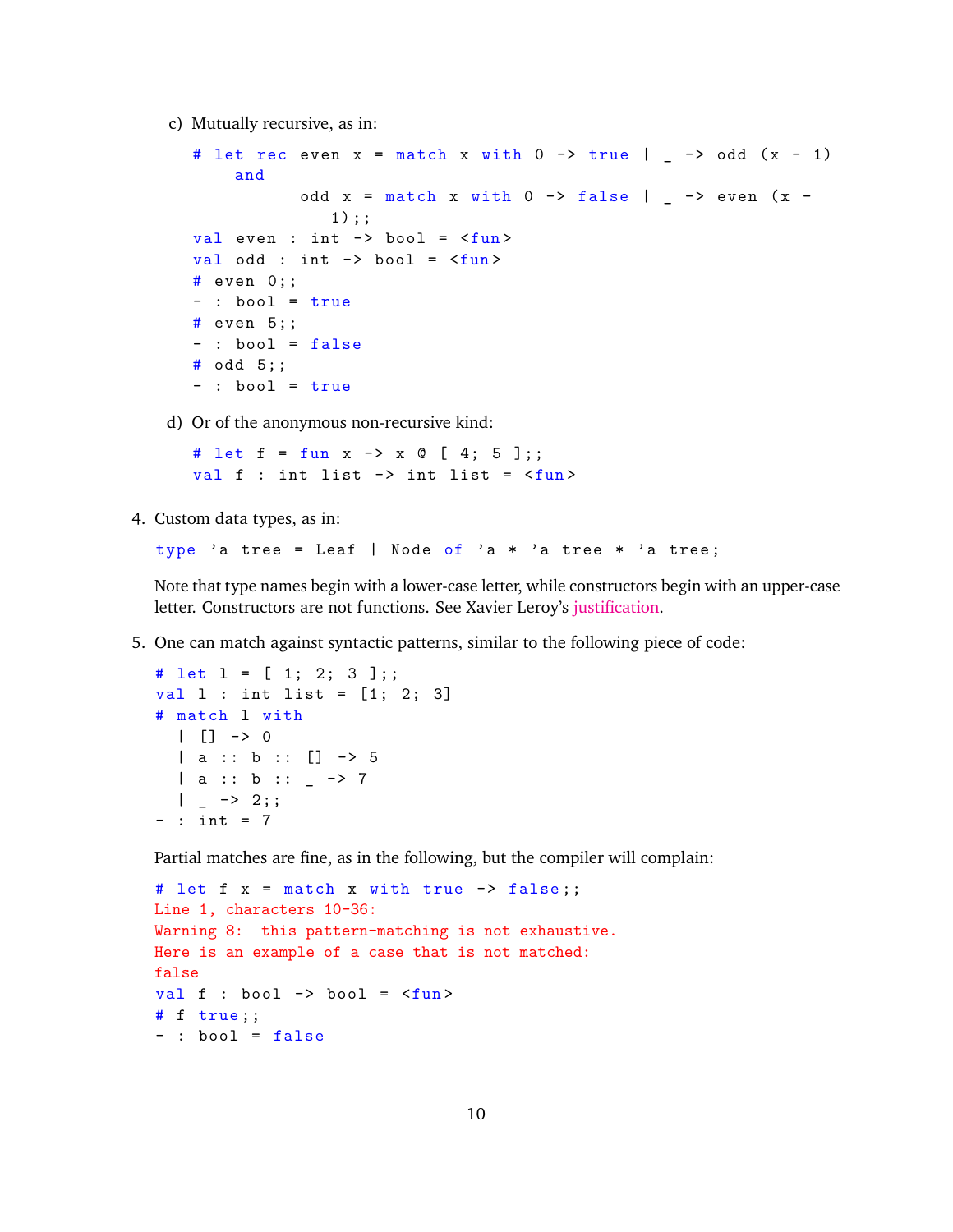```
# f false ;;
Exception: "Match_failure //toplevel//:1:10"
Called from file "toplevel/toploop.ml", line 212, characters 17-27
```
The keyword function is similar to fun, but with built-in pattern-matching:

```
# let f = function [] -> 0 | hd :: tl -> hd ;;
val f : int list \rightarrow int = \langlefun>
# f (3 :: []);- : int = 3
# let g = function [] \rightarrow 0;;
Line 1, characters 8-24:
Warning 8: this pattern-matching is not exhaustive.
Here is an example of a case that is not matched:
\pm : \pmval g : 'a list \rightarrow int = \langlefun>
```